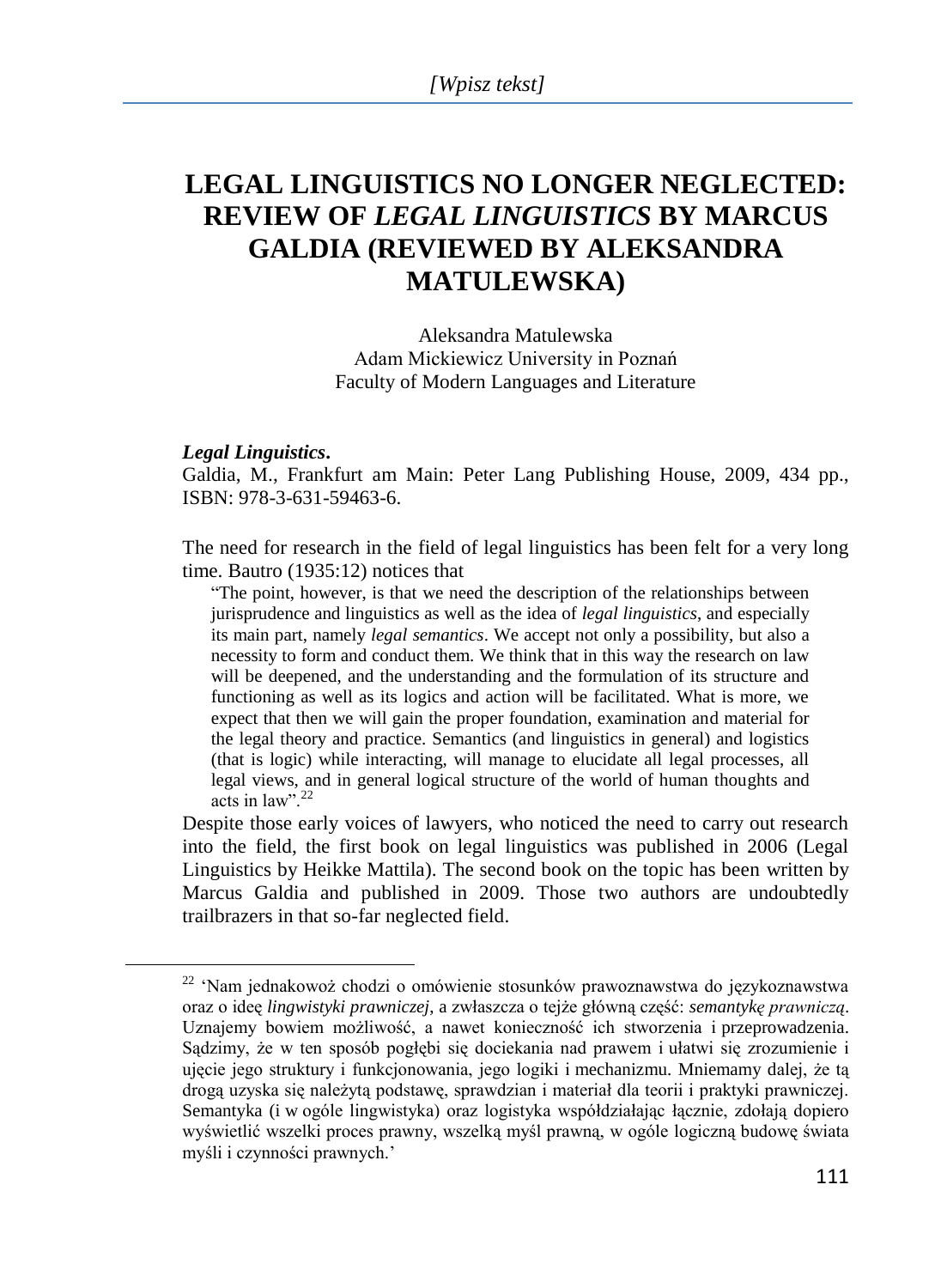## *Comparative Legilinguistics 4/2010*

The book is composed of seven parts. The first part of the book, called Introduction, is in fact very long in comparison with the adopted standards. However, the reader instantly realizes that the complexity of the discussed issues justify such an elaborate introduction which constitutes foundations for discussing the issues in subsequent parts of the book.

In the first part of the book the author discusses the role of semantics and pragmatics in legal linguistics. Finally, he adopts the pragmatic perspective, which in his opinion is better as far as legal language (or language in law) description is concerned. The author also stresses the problem of the volatility of law, which as he puts it is "one of the most irritating aspects of law" and which affects legal construction.

Having presented in brief dyadic and triadic sign models' theories, the author vary accurately remarks that legal linguistics should be based on the interpretation on the basis of contextual assumptions and it does not suffice to base it solely on concepts and methods of traditional semantics that attempts to decode an alleged unequivocal meaning in legal texts.

The second part of the book is devoted to language and law. Firstly, the foundations of legal linguistics are discussed. The author presents in this respect a geographically-oriented brief description of the development of research into legal linguistics or law and language. The development of the reaserch into the language and law in the USA, France (also Canada), Russia, Poland, China and Scandinavia is presented. The deep analysis of publications on the subject matter, published nearly all around the world, astonish the reader. As far as Polish research is concerned, the author refers to articles by Brodziak and Petzel and publications of Kielar, Malinowski and a few other authors, and he fails to mention a few monographs devoted to that subject written by both lawyers and linguists such as: Kierzkowska (2002), Jopek-Bosiacka (2008), Matulewska (2007), Choduń (2007), Wronkowska and Zieliński (1993, 1997), Zieliński (1999), Lizisowa (1983, 1985), or the collective works of the Polish Legal Language Committee (Malinowska (ed) 2004), etc. As a Pole, investigating the field, however, I especially regret that the achievements of Zieliński (1999) (especially, the division of legal langauge introdued by him on the basis of the division of Wróblewski (1948)) have not been mentioned. As far as legal translation is concerned, one may not forget to mention here, that in 2008 a very interesting and long-awaited book by Jopek-Bosiacka (included by Galdia in the references) on legal translation and court interpreting was published in Poland, which in contrast to the publications of Kielar, mentioned by Galdia, for the first time are devoted not only to the problems connected with legal terminology translation but also text analysis for the purpose of translation and interpretetion (with the emphasis put on the interaction between civil law and common law language pairs). It is, however, understandable, that in the ubiquitous flood of publications on any topic, it is out of performance to read and mention all of them in any publication. I would like to stress again that the number of references, despite my subjective regret, is nonetheless impressive.

Galdia points attention to the fact that in the case of legal linguistics it is very difficult to provide the concept-oriented overview of pertinent reasearch due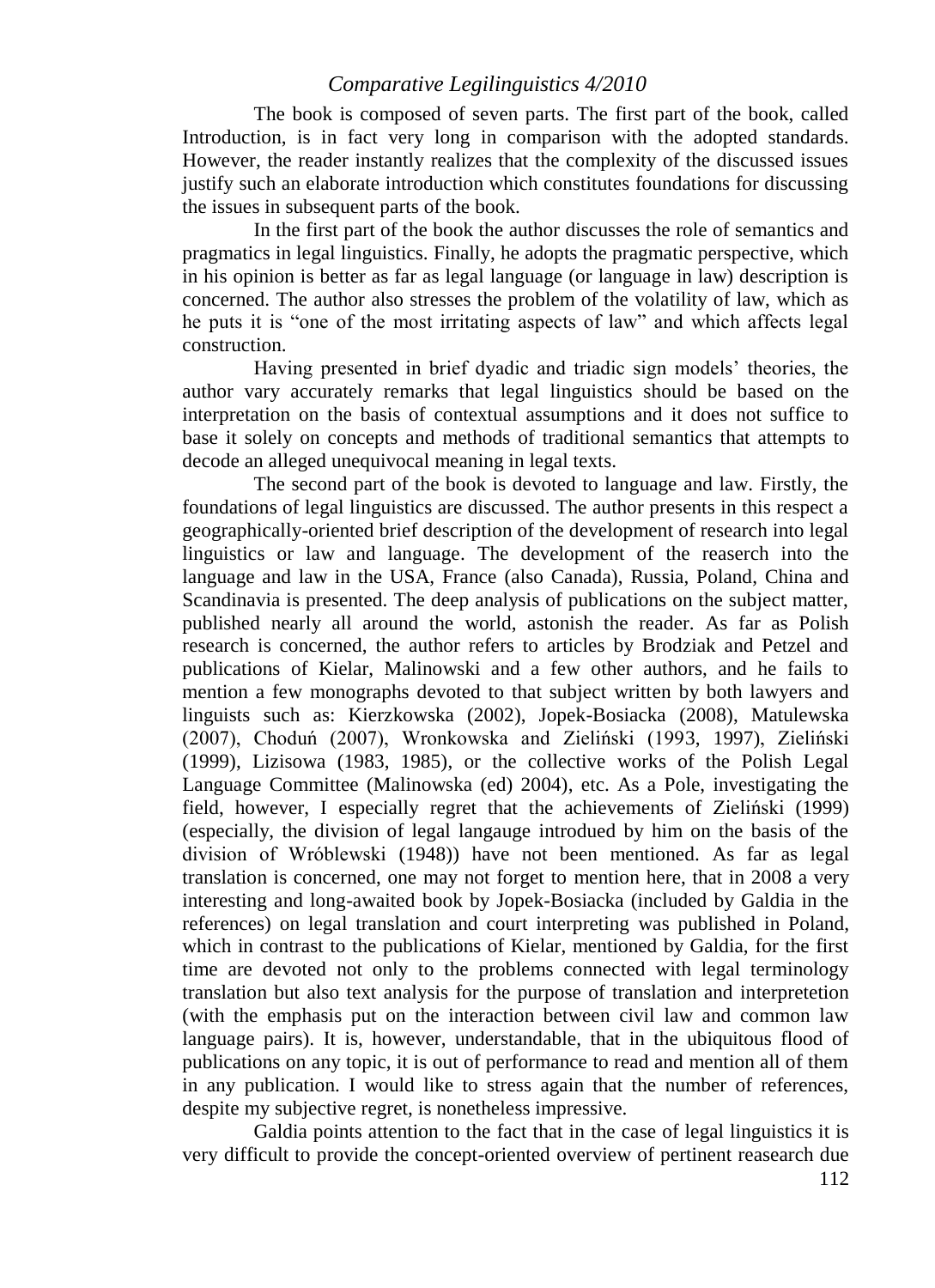to a wide array of adopted approches and a multitude of perspectives. After the analysis of pertinent literature, he states that the majority of research has been carried out in the field of legal terminology.

Next, he refers to various approaches treating legal linguistics as a part of  $(i)$  semiotics of law,  $(ii)$  hermeneutics of law,  $(iii)$  introduction into law,  $(iv)$ comparative law, (v) forensic linguistics, (vi) interlingual comparison. Having later discussed why legal linguistics is not part of (i) philology, (ii) philosophy of law, (iii) sociology of law, (iv) law, (v) legal doctrine or (vi) logics for lawyers, he draws a conclusion that legal linguistics is a part of legal science rather than a part of linguistics despite the fact that it "deals with legally revelant aspects of language use".

Galdia, presents a fascinating and absorbing description of characteristic features of legal language or as he formulates it ‗language used in law'. He focuses not only on terminology but also on other aspects of legal texts (for instance (i) phonology, (ii) morphology, (iii) syntax, (iv) semantics, as well as other textual aspects). He gives a wide range of examples, and I must honestly state, that the last time I have been comparably impressed, was when reading the well-known book by Mellinkoff (1963).

The third part of the book is devoted to the linguistic operations in law. The author elaborately discusses legal speech acts, legal discourse, different types of argumentation, legal interpretation, legal translation and other legal linguistic operations. Being a translator, I cannot fail to notice that Galdia (p. 229) very precisely points to the deficiencies of translation theories and approaches stating that 'Šarčević may be paradigmatic – concentrate rather on pragmatic aspects of legal texts and underscore the need for the development of general translation strategies'.

The forth part touches upon the impact of law on literature, or in other words the presence of law in literature.

The fifth part of the book, in turn, discusses the impact of globalisation on law and legislation (e.g. EU legislation), as well as the search for the original legal language and the attepts to revive Latin legal terminology deriving from Roman Law.

Part six is composed of conclusions and part seven of notes and materials.

To sum up, the book offers a wide ranging and elaborate survey of legal linguistics. The author brings up a wide array of issues. Although, some of them are discussed perfunctorily only (e.g. court interpreting – which is unavoidable to a certain extent), it cannot be denied that the book presents a survey of the pertinent issues on an unprecedented scale. As already emphasised, the book is definitely one of the two trailblazers in the field and gives the considerable insight into the field. The author has inspected legal linguistics in great detail and from many different perspectives.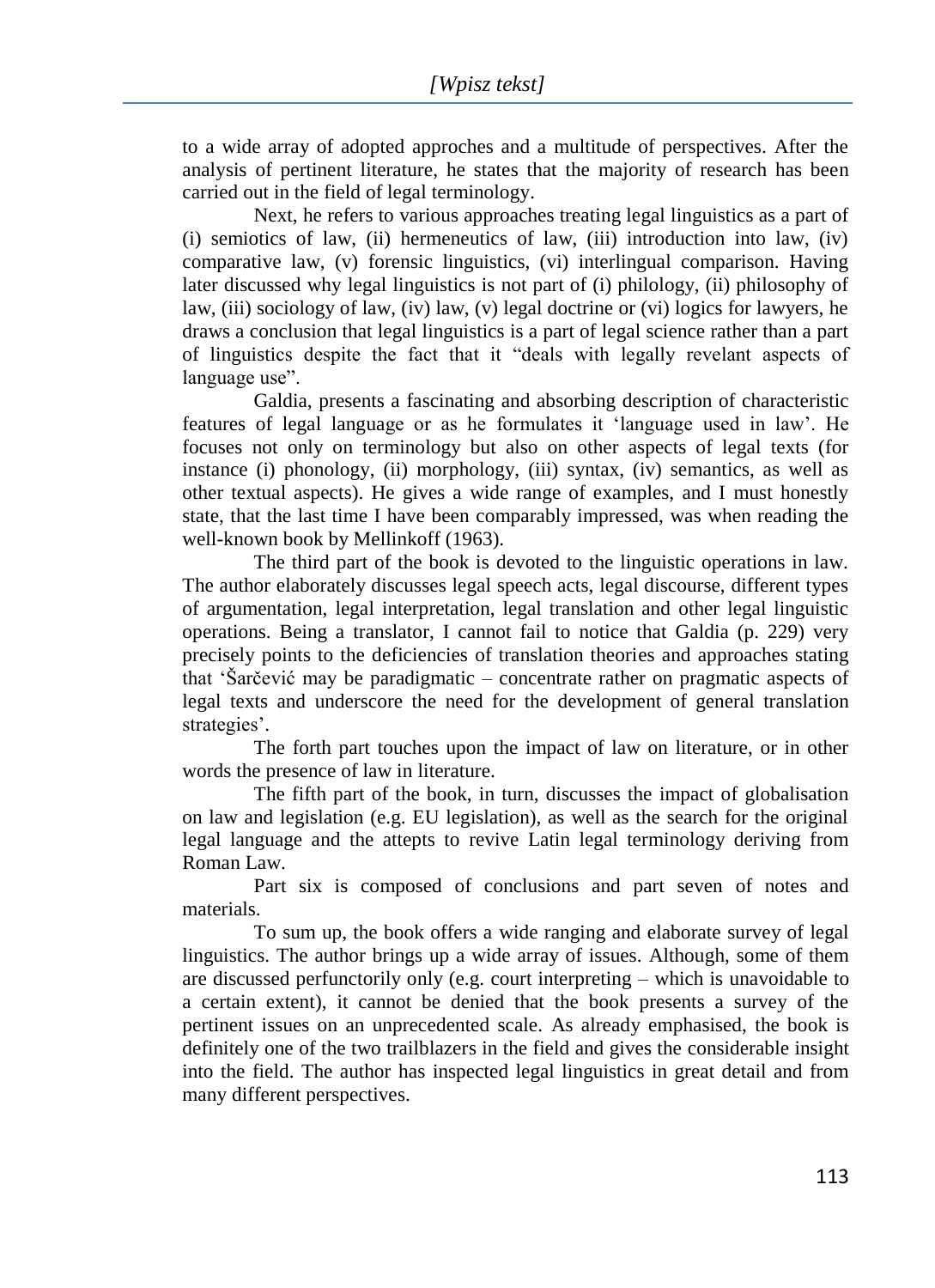## *Comparative Legilinguistics 4/2010* **Bibliography**

Alcaraz, E., Hughes, B. 2002. *Legal Translation Explained.* Manchester: St. Jerome.

Bautro, E. 1935. *Idea lingwistyki i semantyki prawniczej*. Lwów: Dom Książki Polskiej.

- Cao, D. 2007. *Translating Law*. Clevedon: Multilingual Matters.
- Choduń, Agnieszka, 2007. Słownictwo tekstów aktów prawnych w zasobie leksykalnym współczesnej polszczyzny. Warszawa: Wydawnictwo TRIO.
- Jopek-Bosiacka A. 2008. *Przekład prawny i sądowy*. Warszawa: PWN.
- Kielar B. Z. 1996. Na manowcach tłumaczenia tekstu prawnego: prawdopodobieństwo wywołania szoku kulturowego. F. Grucza, K. Chomicz-Jung (eds). *Problemy komunikacji interkulturowej*. *Jedna Europa - wiele języków i wiele kultur*. Warszawa: Wydawnictwo Uniwersytetu Warszawskiego, p. 135-141.
- Kielar, B. Z. 1999. Translating Statutory Texts: in Search of Meaning and Relevance. *Aspects of Legal Language and Legal Translation*. J. Tomaszczyk (ed.). Łódź: Wydawnictwo Uniwersytetu Łódzkiego, p. 183-190.
- Kielar, B. Z., 1973. *Angielskie ekwiwalenty polskich terminów prawno-ustrojowych*. Warszawa: Państwowe Wydawnictwo naukowe.
- Kielar, B. Z., 1977. *Language of the Law in the Aspect of Translation*. Warszawa: Wydawnictwo Uniwersytetu Warszawskiego.
- Kielar, B. Z., 2003. TS w układzie międzynarodowej komunikacji zawodowej. [W]: B. Z., Kielar, S. Grucza (red.). *Języki specjalistyczne*. *Lingwistyczna identyfikacja tekstów specjalistycznych*. Warszawa: Katedra Języków Specjalistycznych Uniwersytetu Warszawskiego. ss. 121 – 133.
- Kielar, B. Z., Lewandowska, E. 1999. Towards Better Communication: Cultural and Terminological Aspects of Polish Translations of English Texts Relating to Copyright Law. *Aspects of Legal Language and Legal Translation*. J. Tomaszczyk (ed.). Łódź: Wydawnictwo Uniwersytetu Łódzkiego, p. 171-182.
- Kielar, B. Z., Miler, J. 1993. Through the Looking Glass of Translation the Verb Phrases of the Statutory Clauses in Kodeks Handlowy and Their English Renditions. *International Forum of Legal Translation 1992. Proceedings*. Warsaw: Polish Society of Economic, Legal, and Court Translators TEPIS, p. 41-53.
- Kielar, B. Z.1979. Styl a język prawny. *Państwo i Prawo*, z. 3, p. 134-135.
- Kierzkowska D. (ed.), 2005. *Kodeks Tłumacza Przysięgłego z komentarzem*. Warszawa: Wydawnictwo TEPIS Polskiego Towarzystwa Tłumaczy Ekonomicznych, Prawniczych i Sądowych.
- Kierzkowska, D. (ed.). 1996. *Polish Law Collection*. Warsaw: Polish Society of Economic, Legal, and Court Translators TEPIS.
- Kierzkowska, D. 1991. *Kodeks tłumacza sądowego*. Warsaw: Polish Society of Economic, Legal, and Court Translators TEPIS.
- Kierzkowska, D. 1993. POLTERM Polish System of Unified Terminology. *International Forum of Legal Translation 1992. Proceedings*. Warsaw: Polish Society of Economic, Legal, and Court Translators TEPIS, p. 81-85.
- Kierzkowska, D. 1997. On the Practice of Legal and Specialised Translation. *On the Practice of Legal and Specialised Translation*. Warsaw: Polish Society of Economic, Legal, and Court Translators TEPIS, p. 5-9.
- Kierzkowska, D. 2002. *Tłumaczenie prawnicze*. Warszawa: Polskie Towarzystwo Tłumaczy Ekonomicznych, Prawniczych i Sądowych TEPIS.
- Lizisowa, M. T. 1986. Z badań nad terminologią prawną. *Rocznik Naukowo-Dydaktyczny WSP Kraków, Prace Językoznawcze*, no. 5, p. 5-20.